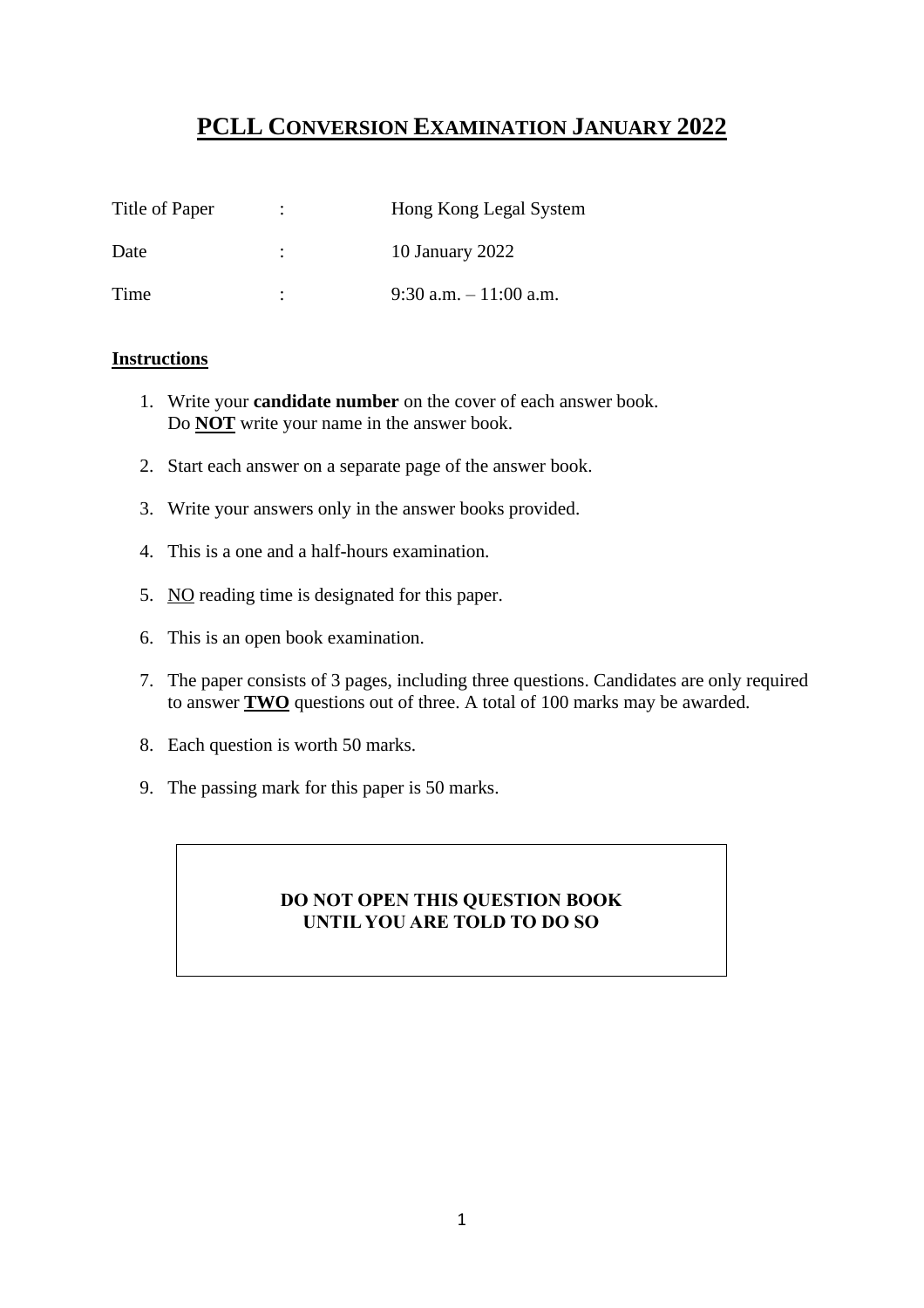## PCLL Conversion Examination January 2022

## Hong Kong Legal System

### **Question 1 (50 marks)**

The World Justice Project announced on 14 October 2021 that Hong Kong ranks 19 among 139 countries and regions under the Rule of Law Index 2021 that it assesses by reference to performance in these nine areas:

- (a) Constraint on Government Powers;
- (b) Absence of Corruption;
- (c) Open Government;
- (d) Fundamental Rights;
- (e) Order and Security;
- (f) Regulatory Enforcement;
- (g) Civil Justice;
- (h) Criminal Justice; and
- (i) Informal Justice.

Previously, Hong Kong ranked 16 among 126 countries and regions in 2019 and 16 among 128 countries and regions in 2020.

- (1) Discuss the relevance of a country or region's performance in each of the above *nine* areas to the overall performance of rule of law of that country or region. **(27 Marks)**
- (2) Discuss the potential strengths and potential weaknesses of the present Hong Kong Legal System that may affect future changes in Hong Kong's ranking. **(23 Marks)**

#### **Question 2 (50 marks)**

The doctrine of precedent or *stare decisis* is said to be "a fundamental feature of [Hong Kong's] legal system based on the common law" (per Li CJ in *A Solicitor (24/07) v Law Society of Hong Kong* (2008) 11 HKCFAR 117 (CFA) at 134).

(1) Explain the justifications for the doctrine of binding precedent or *stare decisis*.

(**25 Marks)**

(2) To what extent would the courts in Hong Kong consider and apply judgments of another common law court? **(25 Marks)**